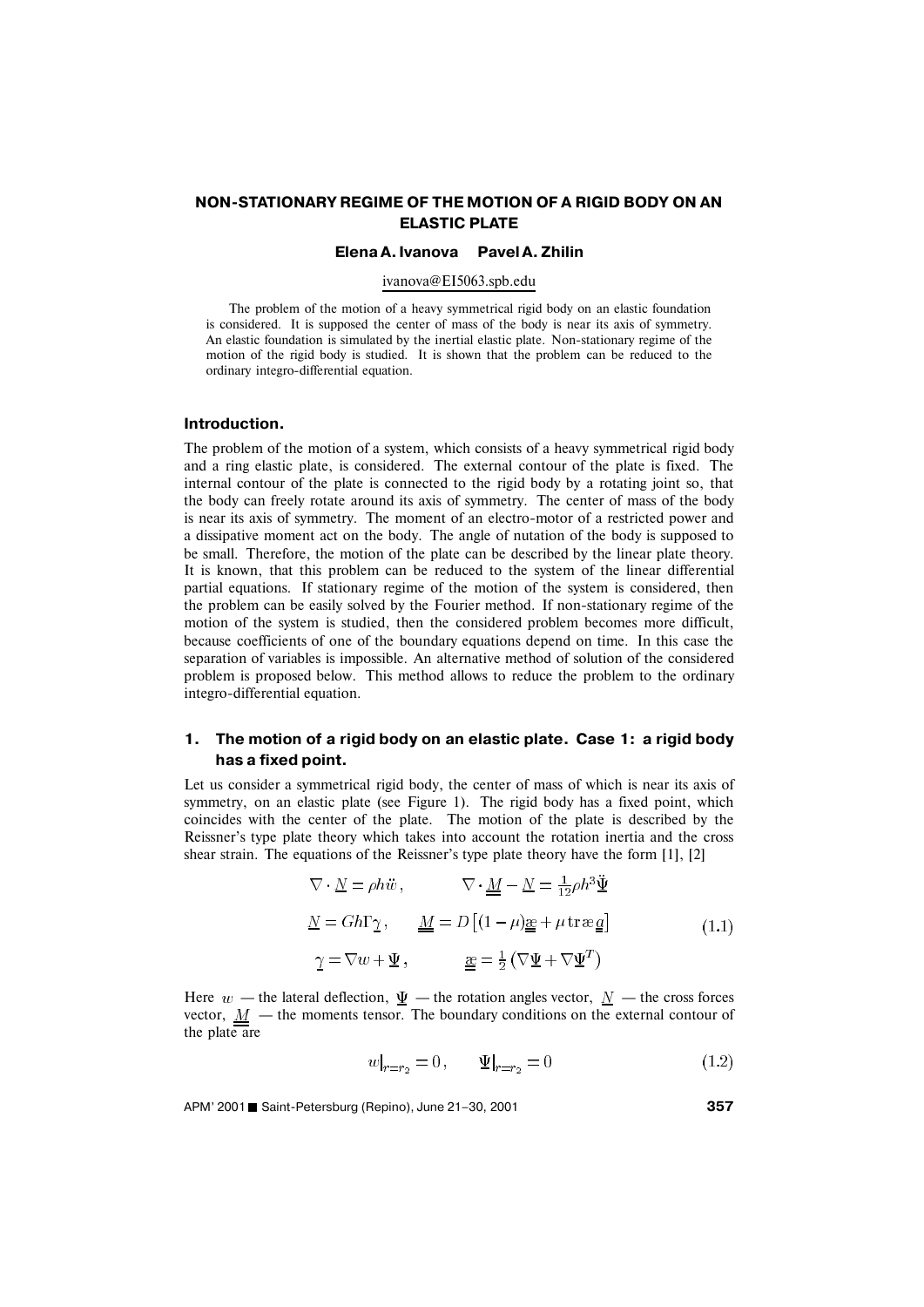The boundary conditions on the internal contour of the plate are depend on the motion of the rigid body. The rotation of the body is described by the turn-tensor [3], [4]

$$
\underline{P}(t) = \underline{P}_2(\underline{\varphi}) \cdot \underline{P}_1(\beta \underline{k}) \tag{1.3}
$$

The turn-tensor  $P_{1}(\beta k)$  determines the rotation of the body around its axis of symmetry and the turn-tensor  $\underline{P}_2(\underline{\varphi})$ determines the nutation vibration of the body. Since the angle of nutation is suppose to be small, the turn-tensor  $\underline{P}_2(\varphi)$  can be represented as

$$
\underline{P}_2(\underline{\varphi}) = \underline{E} + \underline{\varphi} \times \underline{E} \,, \qquad \underline{k} \cdot \underline{\varphi} = 0 \tag{1.4}
$$



**Fig. 1.** A rigid body on an elastic plate. The body has a fixed point.

The angular velocity vector  $\omega$  is calculated by the formula

$$
\underline{\omega} = \underline{\dot{\varphi}} + \underline{P}_2(\underline{\varphi}) \cdot \beta \underline{k} \tag{1.5}
$$

Taking into account the facts, that the rigid body has a fixed point and the internal contour of the plate is connected to the rigid body by a rotating joint so, that the body can freely rotate around its axis of symmetry, it is to show, that conditions of the conjunction of the rigid body and the plate have the following form

$$
\underline{\varphi} = \underline{k} \times \underline{\Psi}|_{r=r_1} , \qquad w|_{r=r_1} \underline{k} = \underline{\varphi} \times r_1 \underline{e}_r
$$
 (1.6)

Here  $e_r$  — the unit vector of polar coordinate system. Eqs. (4.1) allow to obtain the kinematics boundary condition on the internal contour of the plate

$$
(w + r\Psi_r)|_{r=r_1} = 0\tag{1.7}
$$

Using the first and the second laws of dynamics by Euler, we obtain equations of the motion of the rigid body

$$
m\ddot{R}_C = E_R + m\dot{q}, \qquad (\underline{\theta}^{(t)} \cdot \underline{\omega})^* = \underline{M}_{mt} + \underline{M}_{fr} + \underline{R}_C \times m\underline{q} + \underline{M}_{pl}
$$
  

$$
\underline{M}_{mt} = L(\omega_* - \dot{\beta}) \left[ \eta \underline{k} + (1 - \eta)\underline{n} \right], \qquad \underline{M}_{fr} = -[k_3 \underline{n} \underline{n} + k_{12}(\underline{E} - \underline{n} \underline{n})] \cdot \underline{\omega} \quad (1.8)
$$
  

$$
\underline{n} = \underline{P}(t) \cdot \underline{k}, \qquad \underline{\underline{\theta}}^{(t)} = \underline{P}(t) \cdot \underline{\theta} \cdot \underline{P}^T(t), \qquad \underline{\underline{\theta}} = \theta_3 \underline{k} \underline{k} + \theta_{12}(\underline{E} - \underline{k} \underline{k})
$$

Here  $m$  — mass of the body,  $R_C$  — the position vector of the mass center of the body, — the force of reaction at the fixed point,  $\theta$  — the tensor of inertia of the body, calculated with respect to the fixed point,  $n -$  the unit vector, directed along the axis of symmetry of the body in the actual position,  $M_{mt}$  — the moment of an electro-motor of a restricted power ( $0 \le \eta \le 1$ , if  $\eta = 0$ , then  $M_{mt}$  is the following moment, if

#### **358 ADVANCED PROBLEMS IN MECHANICS■**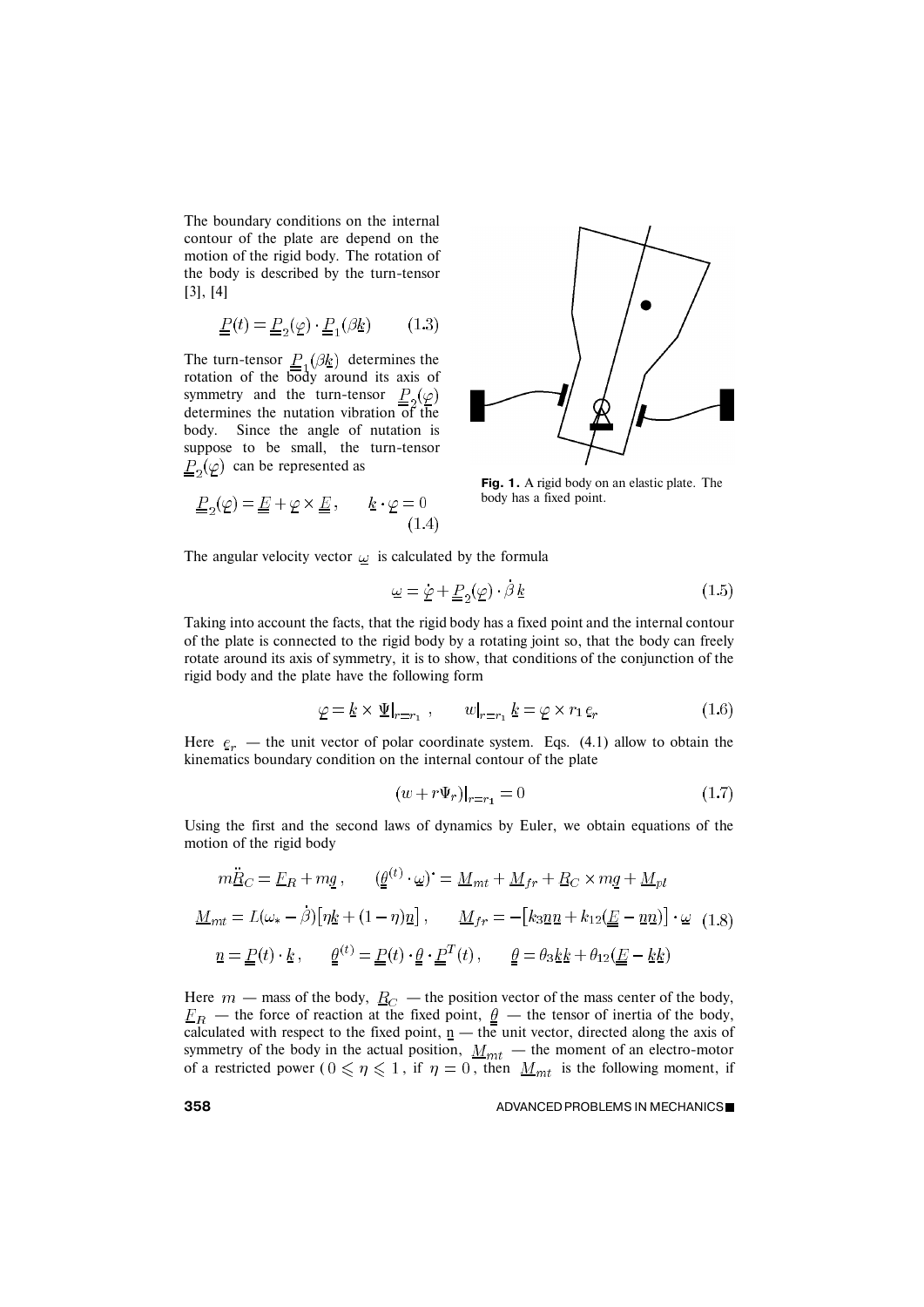, then  $M_{\text{int}}$  has a constant direction),  $M_{\text{fr}}$  — the dissipative moment,  $M_{\text{nl}}$  the elastic moment acting on the body by the plate. Moment  $M_{nl}$  is calculated by the formula

$$
\underline{M}_{pl} = r_1 \int_0^{2\pi} \left[ (M_{rr} - rN_r) \underline{e}_{\theta} - M_{r\theta} \underline{e}_r \right] \Big|_{r=r_1} d\theta \tag{1.9}
$$

where r and  $\theta$  are polar coordinates. Substituting (2.9) into (2.8) and using the relations (3.3) – (4.1), we obtain the differential equation in terms the angle  $\beta$  and variables, describing the stress strain state of a plate. Projecting this equation on the plane, orthogonal the vector  $k$ , and on the axis, parallel the vector  $k$ , we obtain the boundary condition on the internal contour of the plate and the differential equation in terms the angle  $\beta$ . Solution of the equation in terms the angle  $\beta$  is

$$
\dot{\beta} = \frac{L\omega_*}{L + k_3} + \left(\dot{\beta}_0 - \frac{L\omega_*}{L + k_3}\right)e^{-\frac{L + k_3}{\theta_3}t}
$$
(1.10)

The boundary condition on the internal contour of the plate has the form

$$
\left[\theta_{12} \underline{k} \times \underline{\ddot{\Psi}} + \theta_3 \dot{\beta} \underline{\dot{\Psi}} + k_{12} \underline{k} \times \underline{\dot{\Psi}} + \eta L(\omega_* - \beta) \underline{\Psi} - mga \underline{k} \times \underline{\Psi}\right]\Big|_{r=r_1} +
$$
  
+
$$
+ mg\varepsilon \left(\cos \beta \underline{i} + \sin \beta \underline{j}\right) = r_1 \int_0^{2\pi} \left[ \left(M_{rr} - rN_r\right) \underline{e}_{\theta} - M_{r\theta} \underline{e}_r \right]\Big|_{r=r_1} d\theta \tag{1.11}
$$

Thus equations  $(3.1)$ ,  $(3.2)$ ,  $(4.2)$ ,  $(2.10)$ ,  $(2.11)$  give the complete formulation of the problem of the motion of a rigid body on an elastic inertial plate. If stationary regime of the motion ( $\beta$  = const) is considered, then the problem can be easily solved by the Fourier method. If non-stationary regime of the motion of the system is studied, then the problem becomes more difficult, because coefficients of eq. (2.11) depend on time. In this case the separation of variables is impossible and the Fourier method can not be used. Below the considered problem is solved by an alternative method, which was proposed in [5]. This method allows to reduce the problem to the ordinary integro-differential equation.

## **2. Method of the solution of the problem.**

Let us look for solution of the problem in the form

$$
w(r, \theta, t) = -\frac{r - r_2}{r_1 - r_2} r \, \underline{\tilde{\Psi}}(t) + w^*(r, \theta, t)
$$
  

$$
\Psi_r(r, \theta, t) = \frac{r - r_2}{r_1 - r_2} \, \underline{\tilde{\Psi}}(t) + \Psi_r^*(r, \theta, t)
$$
  

$$
\Psi_\theta(r, \theta, t) = \frac{r - r_2}{r_1 - r_2} \, \underline{\tilde{\Psi}}(t) + \Psi_\theta^*(r, \theta, t)
$$
\n(2.1)

The first terms of the functions (2.12) satisfy the kinematics boundary conditions (3.2), (4.2) and the functions  $w^*$ ,  $\Psi_r^*$ ,  $\Psi_{\theta}^*$  are the serieses of the eigenfunctions of the clamped

APM' 2001 Saint-Petersburg (Repino), June 21–30, 2001 **<sup>359</sup>**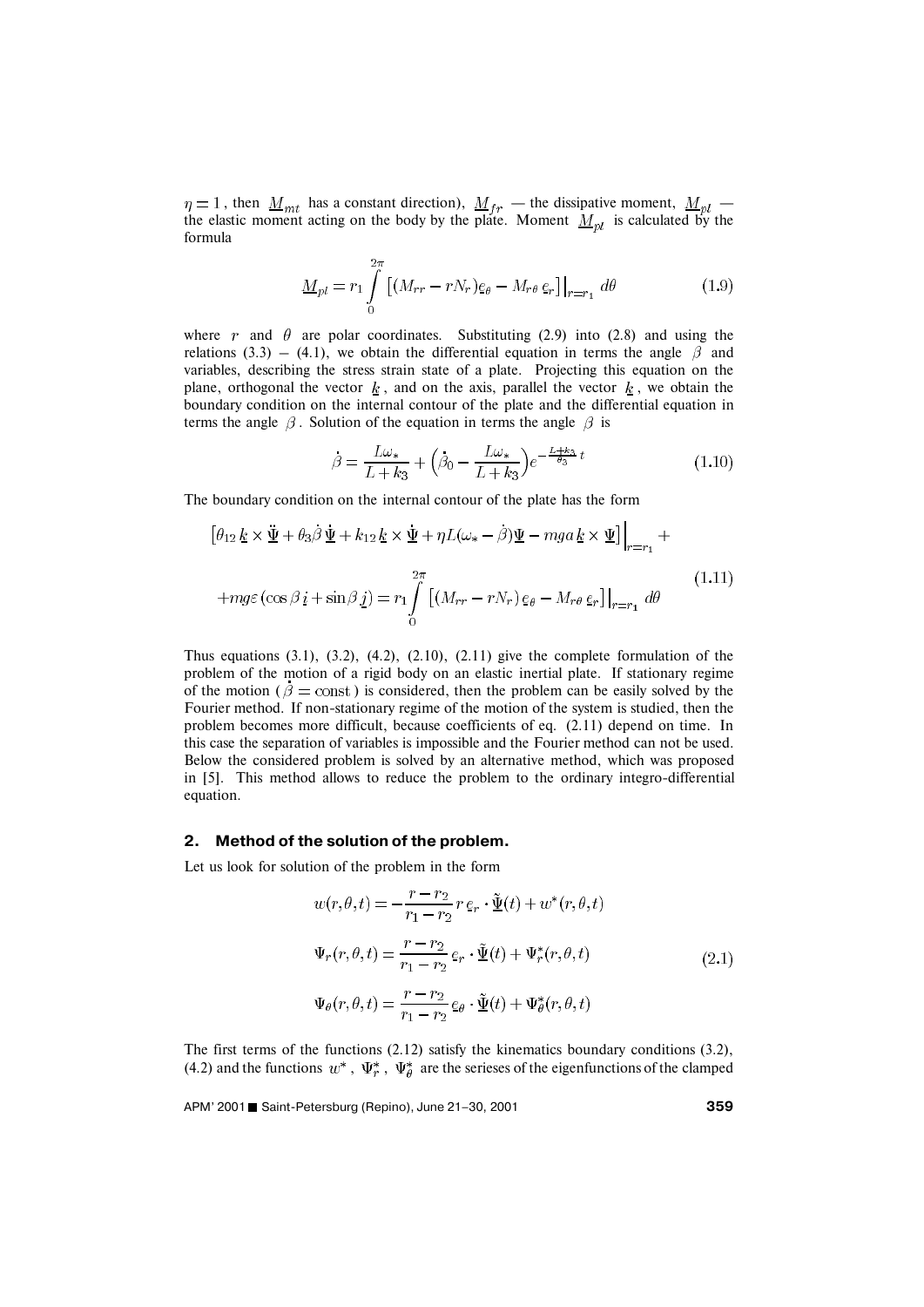plate

$$
w^*(r, \theta, t) = \sum_{n,j} \left[ C_{nj}^c(t) \cos(n\theta) + C_{nj}^s(t) \sin(n\theta) \right] w_{nj}(r)
$$
  

$$
\Psi_r^*(r, \theta, t) = \sum_{n,j} \left[ C_{nj}^c(t) \cos(n\theta) + C_{nj}^s(t) \sin(n\theta) \right] \Psi_{nj}^r(r)
$$
  

$$
\Psi_\theta^*(r, \theta, t) = \sum_{n,j} \left[ -C_{nj}^c(t) \sin(n\theta) + C_{nj}^s(t) \cos(n\theta) \right] \Psi_{nj}^\theta(r)
$$
 (2.2)

The functions  $C_{n,i}^c(t)$ ,  $C_{n,i}^s(t)$  and  $\Psi(t)$  in the expressions (2.12), (2.13) are unknown functions. Substituting the expressions (2.12), (2.13) into the dynamics boundary condition  $(2.11)$ , we obtain

$$
\theta_{12} \ddot{\tilde{\Psi}}(t) - \theta_3 \beta(t) \underline{k} \times \ddot{\tilde{\Psi}}(t) + k_{12} \ddot{\tilde{\Psi}}(t) - \eta L(\omega_* - \beta(t)) \underline{k} \times \ddot{\tilde{\Psi}}(t) + D_* \ddot{\tilde{\Psi}}(t) ++ mg\varepsilon (\sin \beta(t) i - \cos \beta(t) j) = \sum_j M_j^* C_{1j}(t) \nD_* = \pi r_1 (r_2 - r_1)^{-1} \left[ \frac{D(3-\mu)}{2} + Gh \Gamma r_1^2 \right] - mga
$$
\n(2.3)  
\n
$$
M_j^* = \pi r_1 \left[ M_{1j}^{rr}(r_1) + M_{1j}^{r\theta}(r_1) - r_1 N_{1j}^{r}(r_1) \right]
$$
\n
$$
C_{nj}(t) = C_{nj}^c(t) i + C_{nj}^s(t) j
$$

Substituting the expressions (2.12), (2.13) into the equation of the motion of the plate (3.1) and using well known relations of orthogonality of eigenfunctions of a clamped plate, we obtain the following differential equations in  $C_{nj}(t)$ ,  $\tilde{\Psi}(t)$ 

$$
n \neq 1: \quad \underline{\ddot{C}}_{nj}(t) + p_{nj}^2 \underline{C}_{nj}(t) = 0
$$
  
\n
$$
n = 1: \quad \underline{\ddot{C}}_{1j}(t) + p_{1j}^2 \underline{C}_{1j}(t) = A_j \underline{\tilde{\Psi}}(t) + B_j \underline{\tilde{\Psi}}(t)
$$
  
\n
$$
A_j = \frac{\pi}{r_1 - r_2} \int_{r_1}^{r_2} \left[ \left( \frac{D(1-\mu)}{2} + Gh\Gamma r^2 \right) \Psi_{1j}^r(r) + D\Psi_{1j}^{\theta}(r) - 2r G h\Gamma w_{1j}(r) \right] dr
$$
  
\n
$$
B_j = \frac{\pi}{r_1 - r_2} \rho h \int_{r_1}^{r_2} \left[ r w_{1j}(r) - \frac{h^2}{12} \left( \Psi_{1j}^r(r) + \Psi_{1j}^{\theta}(r) \right) \right] (r - r_1) r dr
$$
  
\n(2.4)

It is easy to see, that coefficients  $C_{n,i}(t)$  ( $n \neq 1$ ) do not depend on the motion of the rigid body. Coefficients  $C_{1i}(t)$  essentially depend on the motion of the rigid body. These coefficients can be found as a result of solution of the system of the differential equations (2.14), (2.15) in  $C_{1i}(t)$ ,  $\Psi(t)$ . Let us note, that solution of (2.15) has the

**360 ADVANCED PROBLEMS IN MECHANICS■**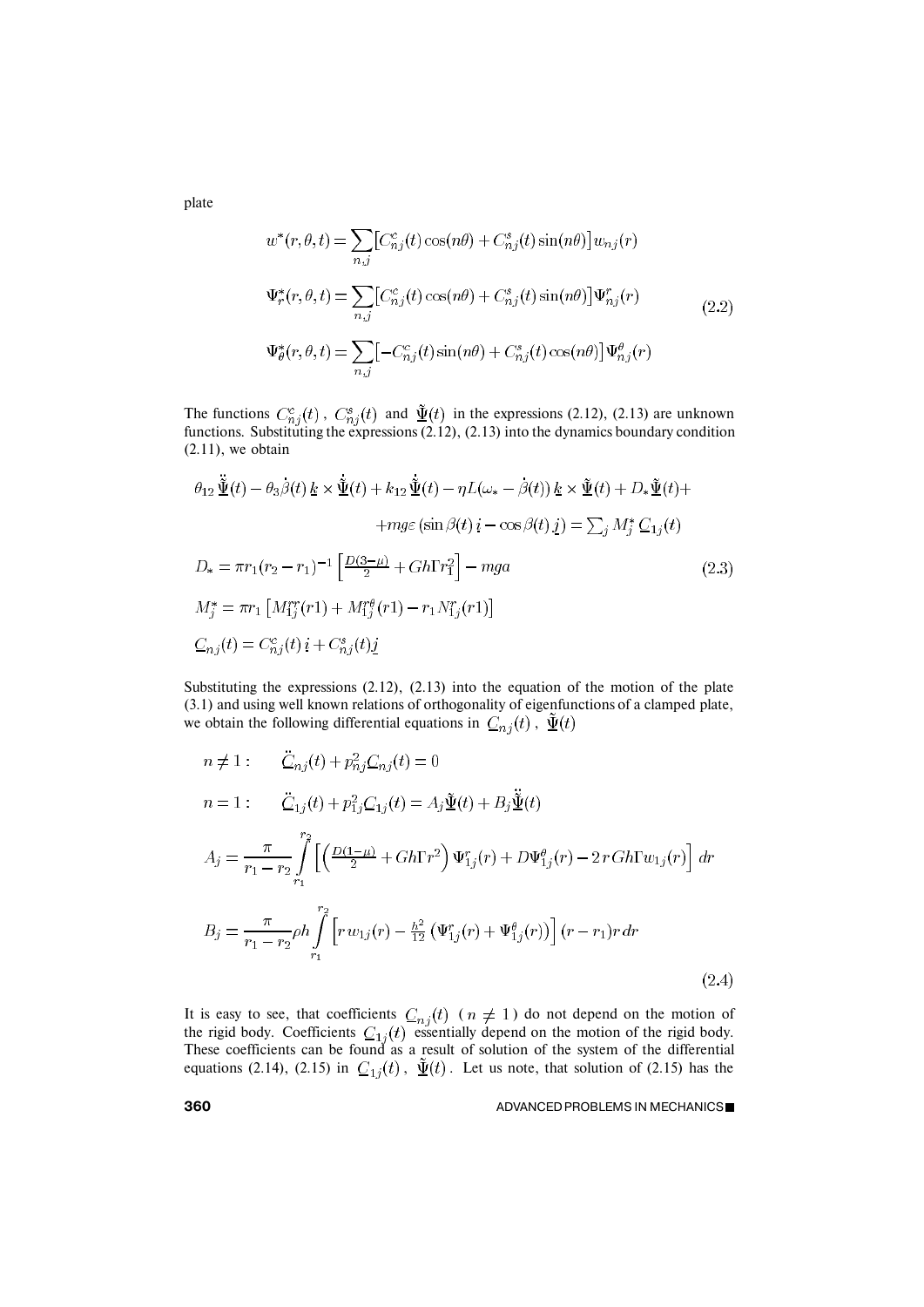$$
C_{1j}(t) = C_j^{(1)} \cos(p_{1j}t) + C_j^{(2)} \sin(p_{1j}t) +
$$
  
+
$$
\frac{1}{p_{1j}} \int_0^t [A_j \tilde{\underline{\Psi}}(\tau) + B_j \tilde{\underline{\Psi}}(\tau)] \sin[p_{1j}(t-\tau)] d\tau
$$
(2.5)

where  $p_{1i}$  are the eigenfrequencies of a clamped plate and  $C_i^{(1)}$ ,  $C_i^{(2)}$  are constants, which can be found by satisfying the initial conditions. Let us substitute expression (2.18) into eq. (2.14). We obtain the integro-differential equation in  $\tilde{\Psi}(t)$ .

$$
\theta_{12} \tilde{\Psi}(t) - \theta_3 \beta(t) \underline{k} \times \tilde{\Psi}(t) + k_{12} \tilde{\Psi}(t) - \eta L(\omega_* - \beta(t)) \underline{k} \times \tilde{\Psi}(t) + D_* \tilde{\Psi}(t) +
$$
  
+
$$
+ mg\varepsilon (\sin \beta(t) i - \cos \beta(t) j) = \sum_j M_j^* \left[ C_j^{(1)} \cos(p_{1j}t) + C_j^{(2)} \sin(p_{1j}t) \right] +
$$
  
+
$$
\int_0^t \left( \sum_j M_j^* p_{1j}^{-1} \left[ A_j \tilde{\Psi}(\tau) + B_j \tilde{\Psi}(\tau) \right] \sin[p_{1j}(t - \tau)] \right) d\tau
$$
 (2.6)

Let us note, that eq.  $(2.19)$  is like the integro-differential equation which was obtained in [5], where the problem of the motion of a rigid body on an elastic inertial rod was considered. Analysis of the equation can be found in [5].

# **3. The motion of a rigid body on an elastic plate. Case 2: a rigid body has no fixed points.**

Let us consider a symmetrical rigid body the center of mass of which is near its axis of symmetry. The body has no fixed points (see Figure 2). Conditions of the conjunction of the rigid body and the plate has the following form

$$
\underline{\varphi} = \underline{k} \times \underline{\Psi}|_{r=r_1},
$$

$$
(w|_{r=r_1} - w_o) \underline{k} = \underline{\varphi} \times r_1 \underline{e}_r \quad (3.1)
$$

where  $w<sub>o</sub>$  is the displacement of the point of intersection of the axis of symmetry of the rigid body and the plane of internal contour of the plate. Using the first and the second laws of dynamics by Euler, we obtain equations of the motion of the rigid



**Fig. 2.** A rigid body on an elastic plate. The body has no fixed points.

APM' 2001 Saint-Petersburg (Repino), June 21–30, 2001 **<sup>361</sup>**

form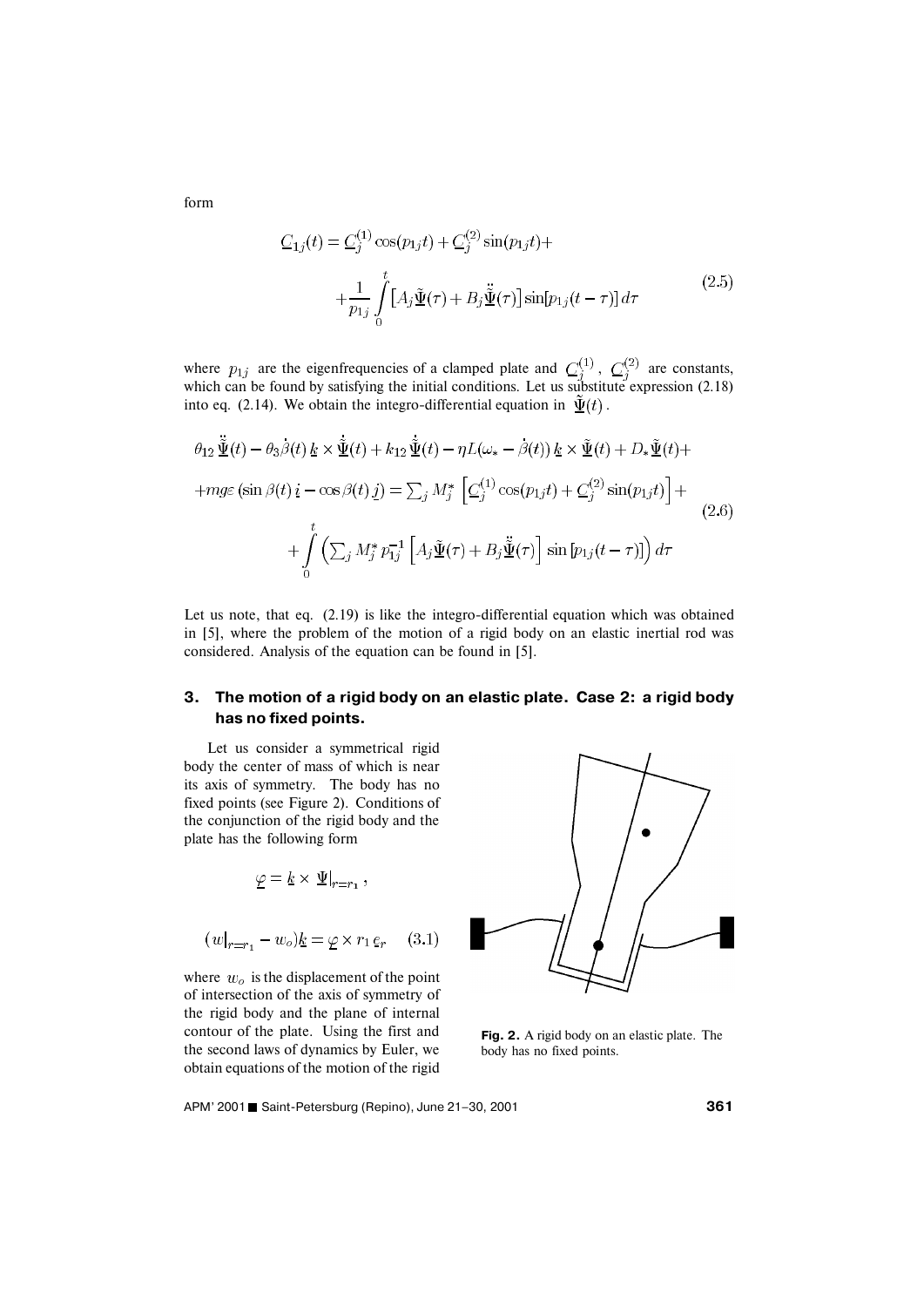body

$$
m\ddot{R}_C = mg + E_{pl}, \qquad E_{pl} = r_1 \int_0^{2\pi} N_r|_{r=r_1} d\theta
$$
  

$$
(\underline{\theta}^{(t)} \cdot \underline{\omega})^{\cdot} = \underline{M}_{mt} + \underline{M}_{fr} + \underline{R}_C \times m\underline{q} + \underline{M}_{pl}
$$
(3.2)

The boundary conditions on the internal contour of plate have the form

$$
m(\ddot{w} + r\ddot{\Psi}_r)|_{r=r_1} + mg = r_1 \int_0^{2\pi} N_r|_{r=r_1} d\theta
$$
  

$$
[\theta_{12} \underline{k} \times \ddot{\underline{\Psi}} + \theta_3 \dot{\beta} \underline{\Psi} + k_{12} \underline{k} \times \dot{\underline{\Psi}} + \eta L(\omega_* - \beta) \underline{\Psi} - mga \underline{k} \times \underline{\Psi}]|_{r=r_1} +
$$
  

$$
+ mg\varepsilon (\cos \beta i + \sin \beta j) = r_1 \int_0^{2\pi} \left[ (M_{rr} - rN_r)\underline{e}_{\theta} - M_{r\theta} \underline{e}_r \right]|_{r=r_1} d\theta
$$
 (3.3)

where the angle  $\beta$  is calculated according to formula (2.10). Thus eqs. (3.1), (3.2), (2.10), (2.22) give the complete formulation of the problem.

Let us look for solution of the problem in the form

$$
w(r, \theta, t) = \frac{r - r_2}{r_1 - r_2} \left( \tilde{w}(t) - r \, \underline{e}_r \cdot \tilde{\underline{\Psi}}(t) \right) + w^*(r, \theta, t)
$$
  

$$
\Psi_r(r, \theta, t) = \frac{r - r_2}{r_1 - r_2} \, \underline{e}_r \cdot \tilde{\underline{\Psi}}(t) + \Psi_r^*(r, \theta, t)
$$
  

$$
\Psi_\theta(r, \theta, t) = \frac{r - r_2}{r_1 - r_2} \, \underline{e}_\theta \cdot \tilde{\underline{\Psi}}(t) + \Psi_\theta^*(r, \theta, t)
$$
\n(3.4)

Here the functions  $w^*$ ,  $\Psi^*_r$ ,  $\Psi^*_q$  are the serieses of the eigenfunctions of a clamped plate (see eq. (2.13)). Substituting expressions (2.13), (2.23) into equations of the motion of the plate  $(3.1)$  and the dynamics boundary condition  $(2.22)$ , we obtain the following system of the differential equations in  $C_{nj}(t)$ ,  $\tilde{\Psi}(t)$ 

$$
n > 1: \n\ddot{C}_{nj}(t) + p_{nj}^2 C_{nj}(t) = 0
$$
\n
$$
n = 1: \n\ddot{C}_{1j}(t) + p_{1j}^2 C_{1j}(t) = A_j \tilde{\Psi}(t) + B_j \tilde{\Psi}(t)
$$
\n
$$
\theta_{12} \tilde{\Psi}(t) - \theta_3 \beta \underline{k} \times \tilde{\Psi}(t) + k_{12} \tilde{\Psi}(t) - \eta L(\omega_* - \beta) \underline{k} \times \tilde{\Psi}(t) + D_* \tilde{\Psi}(t) +
$$
\n
$$
+ mg\varepsilon (\sin \beta \underline{i} - \cos \beta \underline{j}) = \sum_j M_j^* C_{1j}(t)
$$
\n
$$
n = 0: \n\ddot{C}_{0j}(t) + p_{0j}^2 C_{0j}(t) = A_j^0 \tilde{w}(t) + B_j^0 \tilde{\ddot{w}}(t)
$$
\n
$$
m \ddot{\ddot{w}}(t) + G_* \tilde{w}(t) + mg = \sum_j N_j^* C_{0j}(t)
$$
\n
$$
(3.5)
$$

**362** ADVANCED PROBLEMS IN MECHANICS■